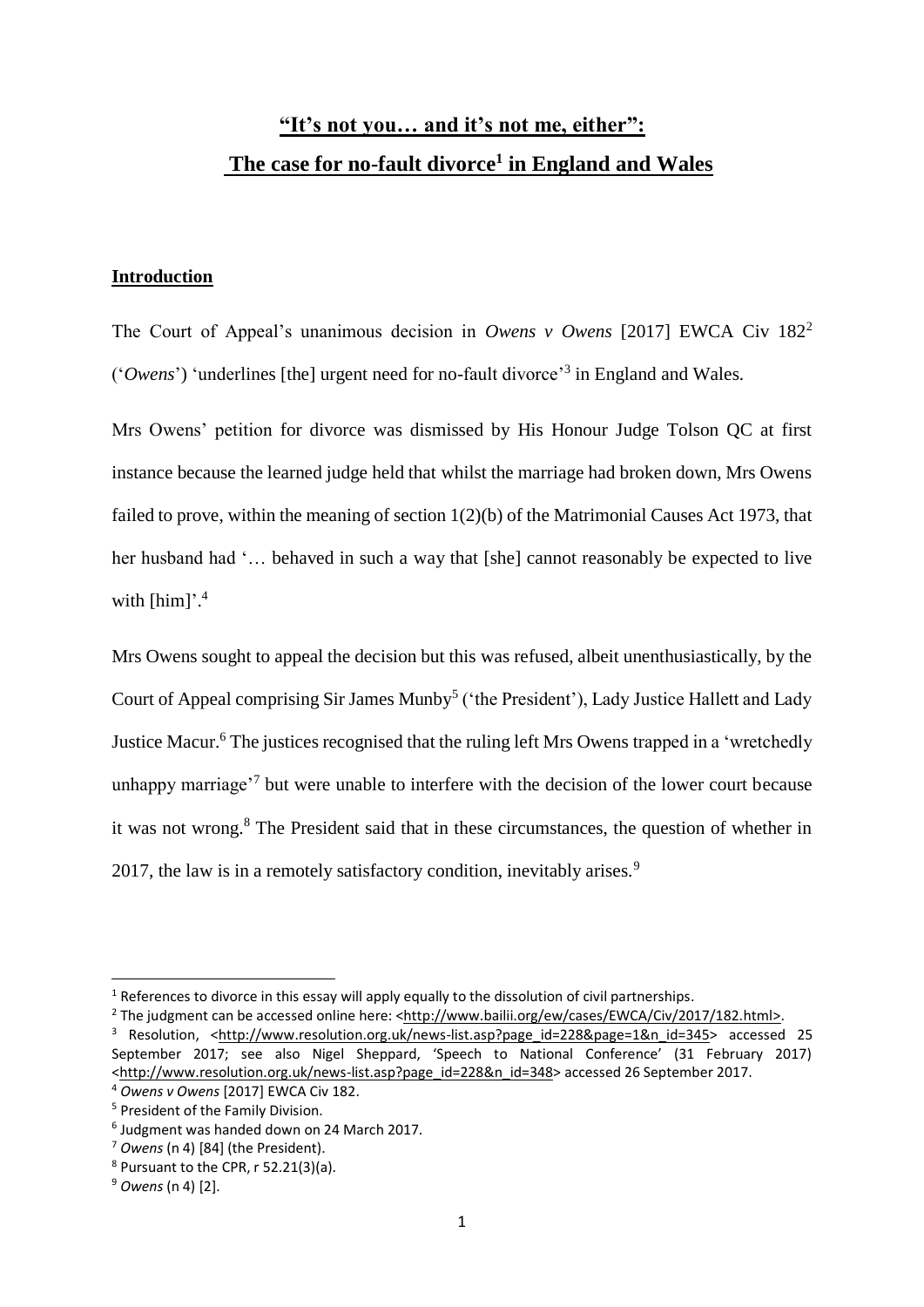### **Argument**

This essay seeks to answer that question in the negative. Section 1 of the Matrimonial Causes Act 1973 is desperately out of date. It is submitted that it is wrong that in this day and age someone should be stuck in a loveless marriage because the behaviour on the divorce petition was not deemed 'unreasonable' enough.<sup>10</sup> This apparent unfairness has been curbed somewhat over the years by the legal profession, but what has developed, as highlighted by the decision in *Owens*, is a large gap between how the law on divorce operates in theory and how it operates in practice. The resulting, unsatisfactory, position is that '… the law which the judges have to apply and the procedure which they have to follow are based on hypocrisy'.<sup>11</sup> It is submitted that urgent reform is required to bring some 'intellectual honesty'<sup>12</sup> to the process.

This essay will examine the current law and procedure, explore how the decision in *Owens* reinforces the argument for reform, propose that a no-fault procedure be introduced and suggest how it could operate.

#### **Context**

The sole ground for divorce in England and Wales is that '… the marriage has broken down irretrievably'.<sup>13</sup> To establish this ground, the petitioner must satisfy the court of at least one of five 'facts' and the court must conduct an inquiry into the facts alleged by the petitioner and the respondent<sup>14</sup> and be satisfied on all the evidence that the marriage has broken down irretrievably. 15

The Matrimonial Causes Act 1973, section 1(2) sets out the five 'facts' as follows:

<sup>10</sup> *Sheppard* (n 3).

<sup>11</sup>*Owens* (n 4) [94] (the President).

 $12$  ibid.

<sup>13</sup> Matrimonial Causes Act 1973, s 1(1).

 $14$  ibid s 1(2).

 $15$  ibid s 1(4).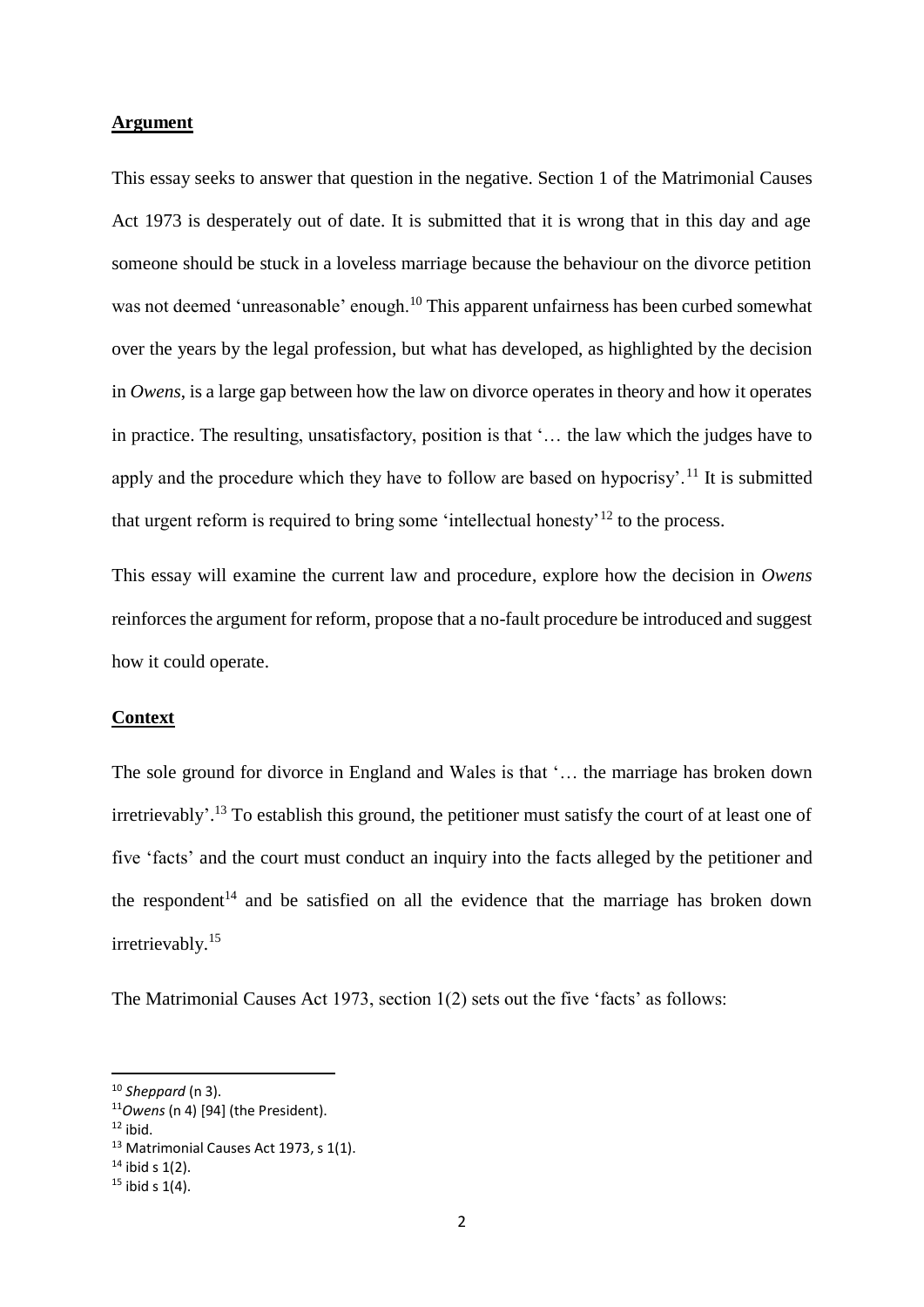(a) that the respondent has committed adultery and the petitioner finds it intolerable to live with the respondent;

(b) that the respondent has behaved in such a way that the petitioner cannot reasonably be expected to live with the respondent;

(c) that the respondent has deserted the petitioner for a continuous period of at least two years immediately preceding the presentation of the petition;

(d) that the parties to the marriage have lived apart for a continuous period of at least two years immediately preceding the presentation of the petition … and the respondent consents to a decree being granted;

(e) that the parties to the marriage have lived apart for a continuous period of at

least five years immediately preceding the presentation of the petition …

The main focus of this essay is the 'fact' relied upon by Mrs Owens, known colloquially as 'unreasonable behaviour' at (b). It is of relevance that pursuant to (d), parties can divorce by consent, and without blame, after two years' continuous separation.

Since October 2015, Professor Liz Trinder has led research<sup>16</sup> ('Finding Fault') into the use of fault in divorce petitions.<sup>17</sup> In 2014 there were 110,949 divorces by 'facts proven' granted in England and Wales and  $60.7\%$ <sup>18</sup> of those petitions were fault-based.<sup>19</sup>

<sup>16</sup> Can be accessed at [<http://findingfault.org.uk/>](http://findingfault.org.uk/) accessed 25 September 2017.

 $17$  The aim of the research is to explore how the current law on the ground for divorce and civil partnership dissolution operates in practice and to inform debate about whether and how the law might be reformed. See [<http://findingfault.org.uk/about-finding-fault-divorce-law-in-practice-in-england-and-wales-project/>](http://findingfault.org.uk/about-finding-fault-divorce-law-in-practice-in-england-and-wales-project/) accessed 25 September 2017.

<sup>&</sup>lt;sup>18</sup> Catherine Fairbairn, 'No-fault divorce', The House of Commons Briefing Paper, Number 01409 (11 April 2017) 4, para 1.2.

<sup>&</sup>lt;sup>19</sup> Reference will be made to 'adultery' at (a) and 'unreasonable behaviour' collectively as the fault-based 'facts'; as both require the respondent to have done something wrong.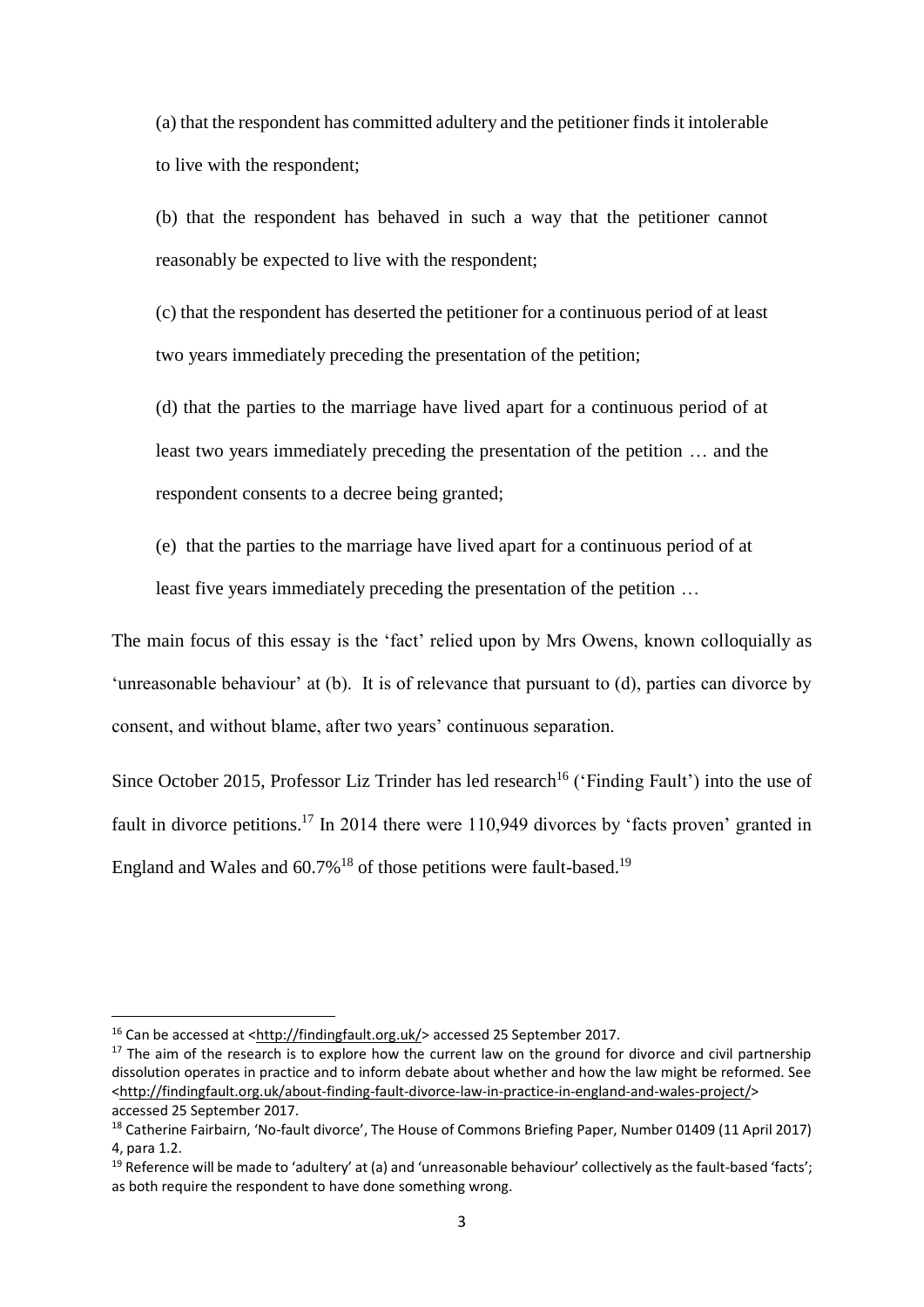### **Theory versus practice**

### *The use of fault*

In theory, the statistics suggest that in 60.7% of cases the respondent had either committed adultery or 'behaved unreasonably'.

In reality, two years is too long for many separating couples to conclude financial and children arrangements<sup>20</sup> so, to circumvent that requirement, a considerable number<sup>21</sup> of petitions filed are based on unreasonable behaviour. These petitions can be issued immediately *but* the petitioner is forced to place blame on the respondent.

This 'blame culture' introduces a degree of discord and unpleasantness into divorce proceedings from the beginning.<sup>22</sup> In many cases the divorce is just the catalyst for proceedings regarding the home, finances and children and the current focus on fault runs the risk of making it harder for parties to reach agreements on these important matters.

Consequently, it has become common practice for solicitors to draft petitions based on unreasonable behaviour using wording they have agreed with the other side, who will not defend the petition.<sup>23</sup> This is done not only to ensure the divorce goes through, but to try not to aggravate matters further. As noted by the President:

<sup>20</sup>Resolution briefing, No Fault Divorce Bill (4 December 2015)

<sup>&</sup>lt;http://www.resolution.org.uk/site\_content\_files/files/resolution\_briefing\_no\_fault\_divorce\_bill\_hc\_2r\_dece mber\_2015.pdf> accessed 26 September 2017.

<sup>21</sup> 47.4% of petitions were based on 'unreasonable behaviour' see *Fairbairn* (n 18) 4, para 1.2.

<sup>&</sup>lt;sup>22</sup> Nicholas Longford as quoted by Resolution in 'Family lawyers call for radical overhaul of divorce laws' (21 March 2009) <[http://www.resolution.org.uk/news-list.asp?page\\_id=228&n\\_id=5>](http://www.resolution.org.uk/news-list.asp?page_id=228&n_id=5) accessed 26 September 2017.

<sup>&</sup>lt;sup>23</sup> This practice is encouraged by The Law Society's Family Law Protocol, ed 4, 2015, para 9.3.1 and Resolution [<http://www.resolution.org.uk/site\\_content\\_files/files/code\\_of\\_practice\\_full\\_version\\_web.pdf>](http://www.resolution.org.uk/site_content_files/files/code_of_practice_full_version_web.pdf) accessed 26 September 2017. The President said this was an observation only and not a criticism.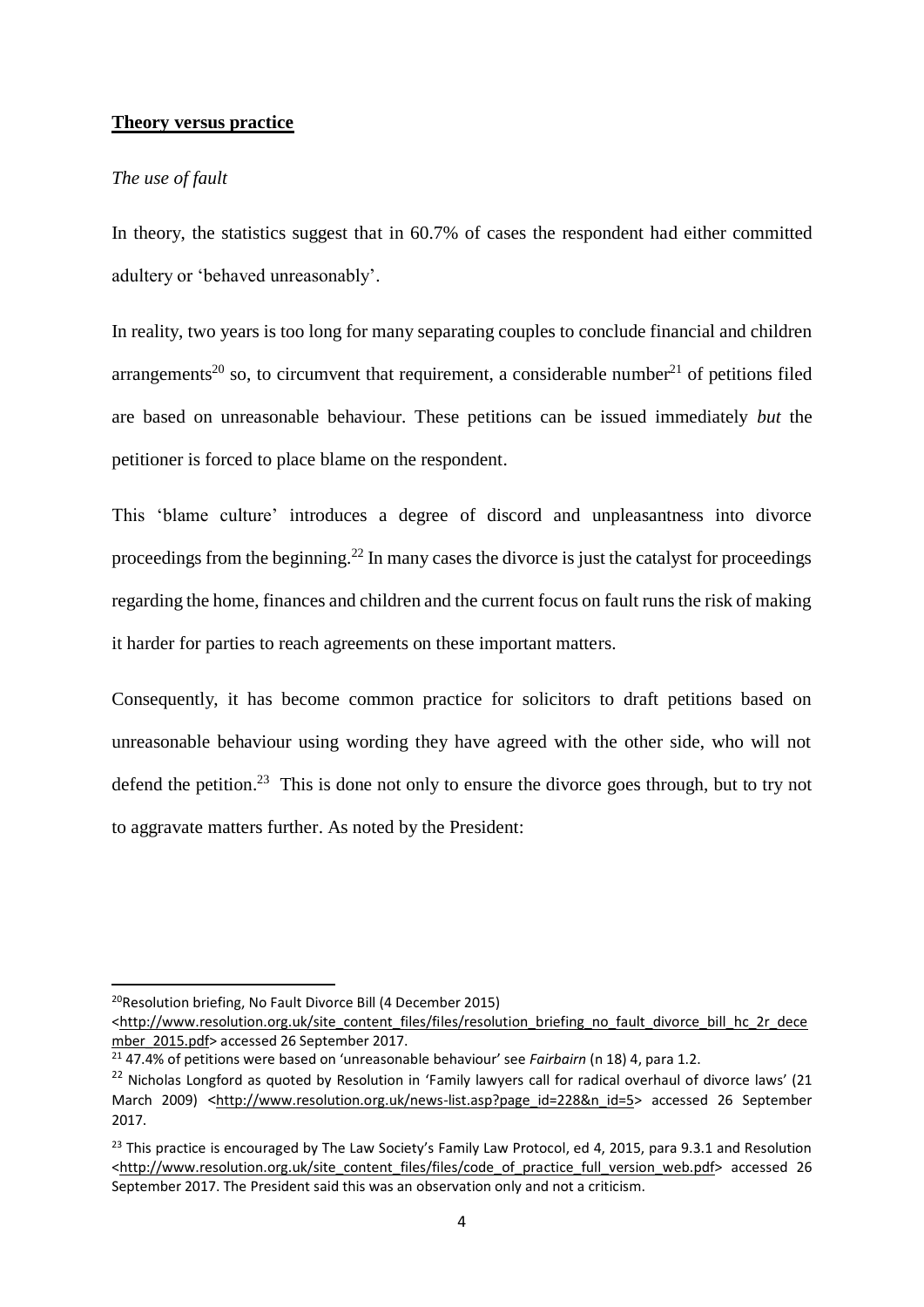The challenge for the divorce lawyer is therefore to draft an anodyne petition … to minimise the risks that if the petition is too anodyne it may be rejected by the court whereas if it is not anodyne enough the respondent may refuse to cooperate. $24$ 

Therefore, it can be said that what is written in the petition does not need to have anything to do with the reality of why the petitioner seeks a divorce. This is confirmed by the fact that 43% of respondents to the fault-based petitions said that '… the fact used was not closely related to their view of the 'real' reason for the separation'.<sup>25</sup>

The consequence is that we have divorce by consent for those unable or unwilling to wait for two years by means of a consensual, collusive manipulation of section  $1(2)(b)$ <sup>26</sup>

*The statutory duty to inquire*

With regard to procedure, The Matrimonial Causes Act 1973, section 1(3) states:

… it shall be the duty of the court to inquire, so far as it reasonably can, into the facts alleged by the petitioner and into any facts alleged by the respondent.

In theory, this is suggestive of an inquisitorial approach in all cases.

In practice, petitions are only scrutinized for around five minutes. $27$  Finding Fault discovered that despite the statutory mandate to inquire, it was almost universal amongst the District Judges and Legal Advisors interviewed, that their inquiry was simply to satisfy themselves that

<sup>24</sup> *Owens* (n 4) [93].

<sup>&</sup>lt;sup>25</sup> 'Finding Fault?' interim research findings', 1 <http://findingfault.org.uk/wp-

content/uploads/2017/03/Finding-Fault-interim-research-findings.pdf> accessed 25 September 2017.

<sup>26</sup> *Owens* (n 4) [94] (the President).

<sup>27</sup> *Finding Fault* (n 25) 2.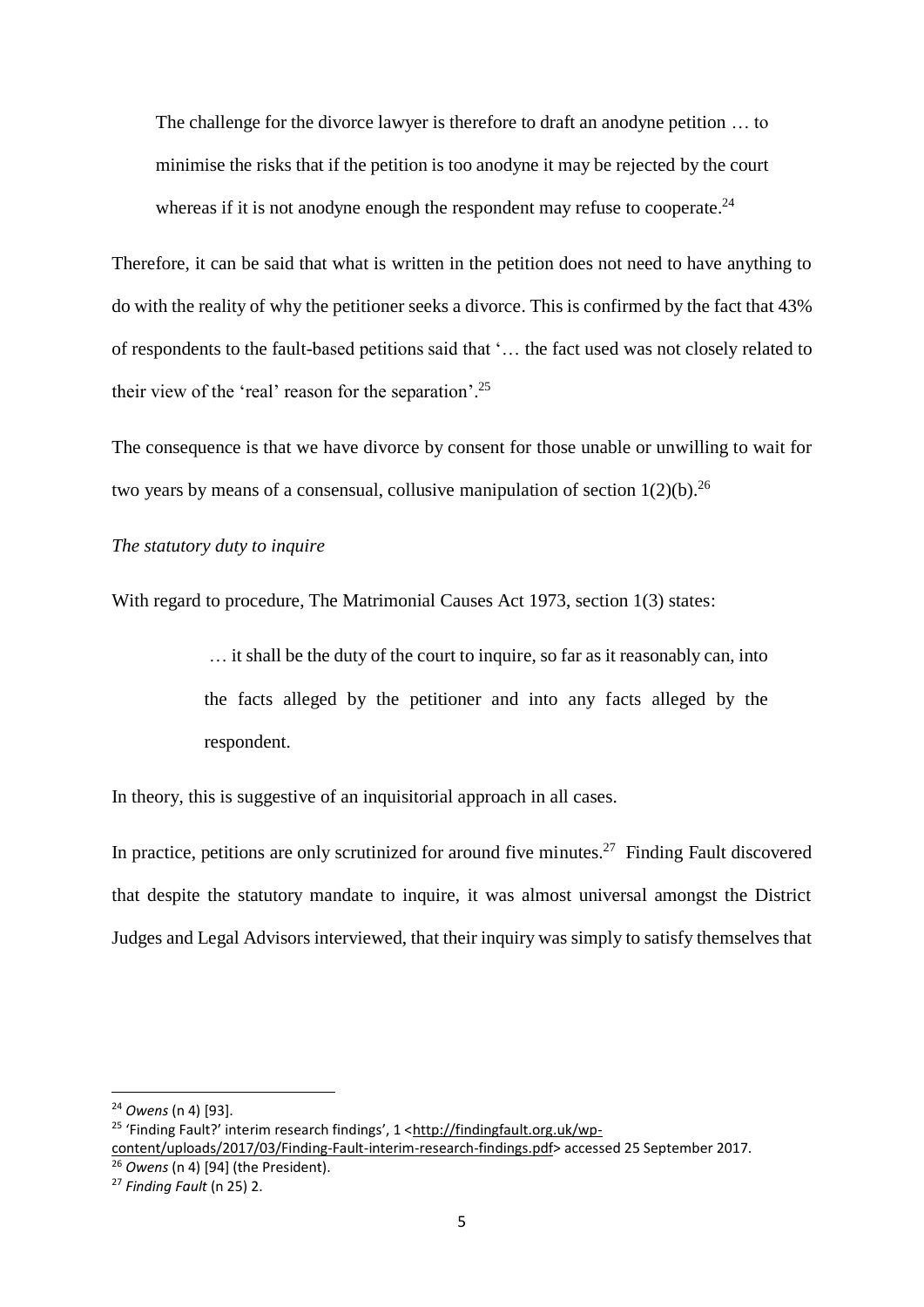the basic ingredients of one of the five grounds had been pleaded; there is no investigation into whether the fact was true and/or causative of the breakdown.<sup>28</sup>

Further, the procedure followed differs depending on whether a petition is defended or not.

In practice, a petition is not treated as defended unless an answer is filed by the respondent.<sup>29</sup> It is accepted that it is practically impossible to adequately test the facts if the respondent decides not to do so, *but* even when the respondent indicated an intention to defend or denied the contents of the petition, the court ignored their rebuttals.<sup>30</sup> The unfairness created by this disparity is poignantly highlighted by the President in *Owens* when he remarked that he could not help but think that had the petition not been defended then it would have gone through without being challenged by the court.<sup>31</sup>

Consequently, the vast majority of petitions proceed both by 'consent' and without any real judicial interrogation. It is easy to see how this 'systemic collusion'<sup>32</sup> could cause confusion for respondents, particularly those who are unrepresented due to unavailability of legal aid, who do not understand why blame has been inaccurately attributed to them nor why the court did not listen to their side of the story.

#### **The effect of** *Owens*

At its simplest, the effect of the decision is that Mrs Owens is unable to divorce her husband using one of the fault-based 'facts'. She can, however, wait until five years have passed and

<sup>28</sup> ibid 1.

 $29$  ibid 2.

 $30$  ibid.

<sup>31</sup> *Owens* (n 4) [93].

<sup>&</sup>lt;sup>32</sup> Hamish Dunlop, 'Unreasonable Behaviour in the Modern Divorce it's all your Fault' (10 August 2017), 11 <https://www.3pb.co.uk/content/uploads/Owens-Lecture-Notes-August-2017.pdf> accessed 26 September 2017.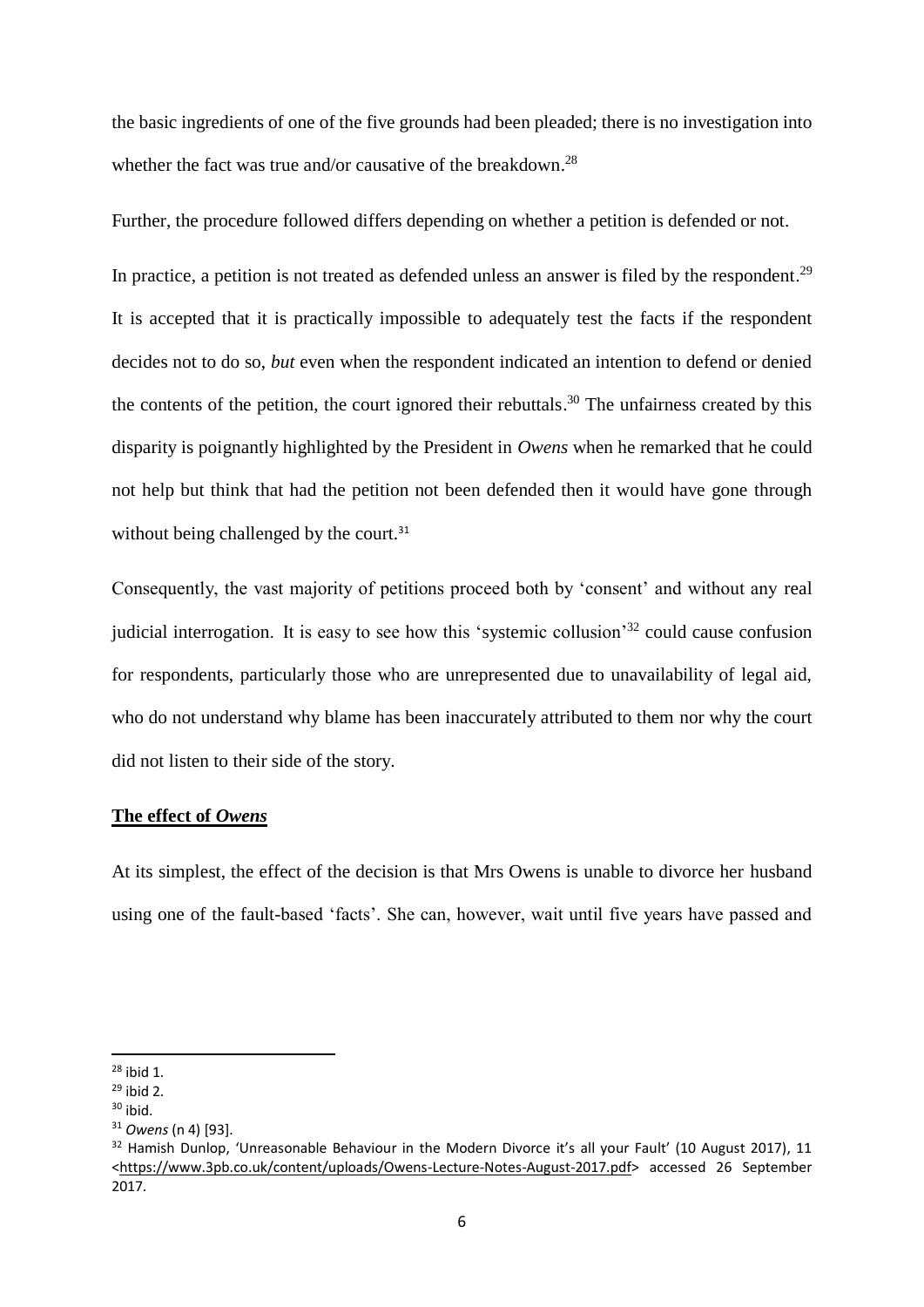petition under section  $1(2)(e)^{33}$  or may petition sooner should her husband consent.<sup>34</sup> In the meantime, she may not remarry, nor obtain a final financial order.

At face value, it appears that the impact on future cases will only be small as *Owens* concerned a contested divorce and less than 1% of divorces are similarly defended. <sup>35</sup> The residual 'undefended' cases<sup>36</sup> proceed under the Family Procedure Rules' special procedure, basically unchallenged. <sup>37</sup> However, there is a real risk following *Owens* that this may not continue.

Firstly, the allegations on Mrs Owens' petition can be described as 'unremarkable' and 'a very typical … set of particulars designed not to paint the husband as a despicable rogue but still setting out the unhappiness and sadness that [she] was experiencing'.<sup>38</sup> It is entirely possible that, following *Owens*, particularly in cases where it is not known whether or not the petition will be defended, similar allegations will no longer be enough to get a petition through. Some solicitors may now consider it prudent to make stronger allegations against the respondent. Anecdotal evidence since *Owens* suggests that petitions are being drafted based on behaviour with more acrimonious allegations than previously.<sup>39</sup> Clearly, this could result in increased hostility and tension between the petitioner and respondent. Whilst the effect of any continuing conflict between the parties on their children was untested in *Owens*, as the parties' children were adults, it can be assumed that any impact would have been negative.

<sup>&</sup>lt;sup>33</sup> Though her husband may defend this by disputing that there has been five years continuous separation or that the dissolution of the marriage will result in grave financial or other hardship to him and that it would in all the circumstances be wrong to dissolve the marriage, as per the Matrimonial Causes Act 1973, s 5(2). <sup>34</sup> Pursuant to the Matrimonial Causes Act 1973, s 1(2)(d).

<sup>35</sup> *Finding Fault* (n 25) 1.

<sup>&</sup>lt;sup>36</sup> Within the meaning of the Family Procedure Rules 2010, r 7.1(3).

 $37$  The majority of cases proceed in accordance with r 7.20(2)(a) and the hearing before the judge only lasts a matter of seconds and the judge merely pronounces the making of the decree nisi (*Owens* (n 4) 25).

<sup>&</sup>lt;sup>38</sup> David Emmerson, 'Unreasonable behaviour' (7 April 2017) New Law Journal, 167 NLJ 7751, 9.

<sup>&</sup>lt;sup>39</sup> John Bolch, 'The return of acrimony to divorce proceedings' (7 June 2017)

[<sup>&</sup>lt;http://www.marilynstowe.co.uk/2017/06/07/return-acrimony-divorce-proceedings/>](http://www.marilynstowe.co.uk/2017/06/07/return-acrimony-divorce-proceedings/) accessed 26 September 2017.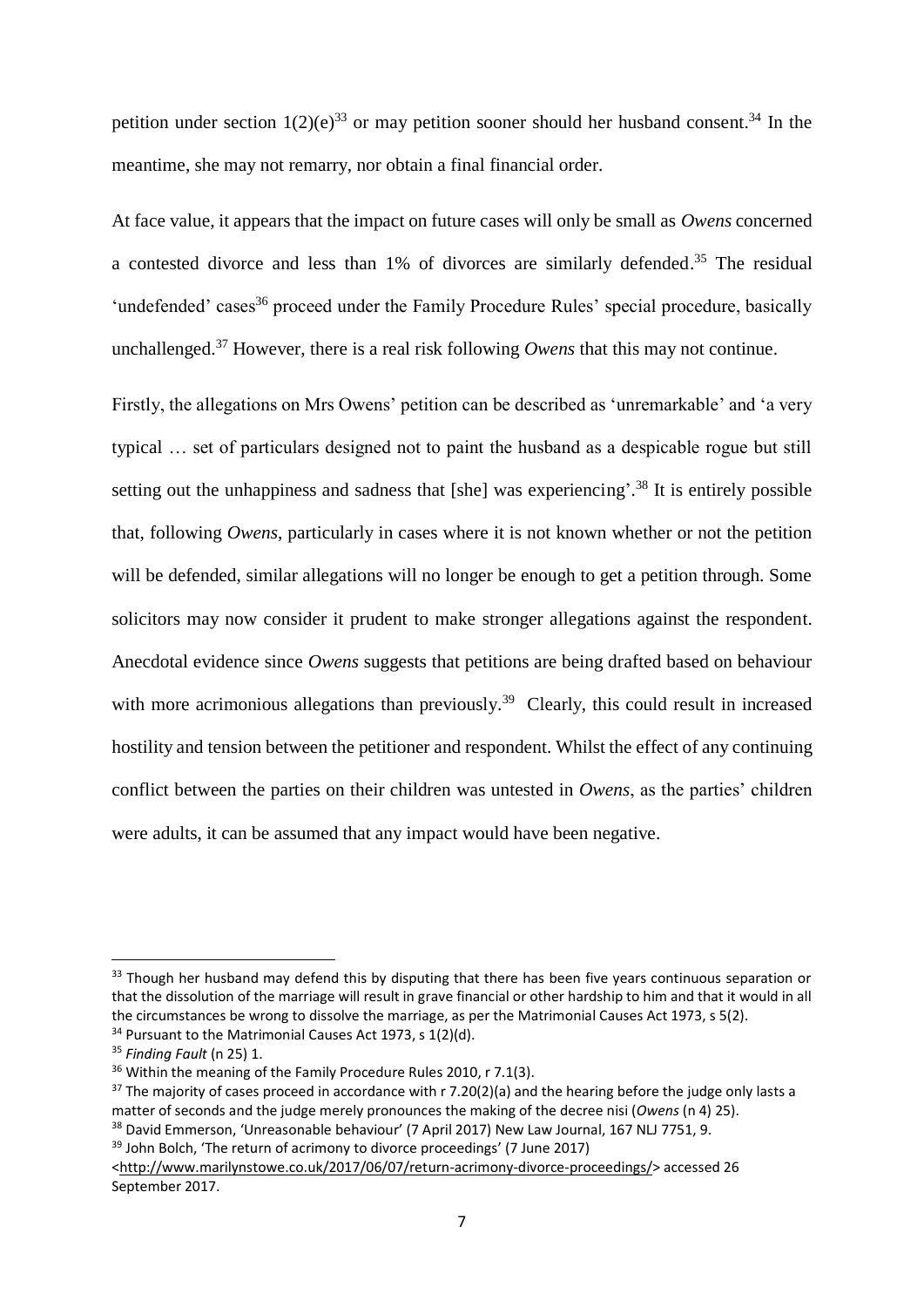Secondly, as arrangements cannot be finalised until the decree nisi is granted, it is entirely possible that respondents may rely on *Owens* and choose to defend petitions in order to avoid their financial obligations. As there is a large degree of ambiguity into what divorcing couples can expect to pay and receive, there is much to argue for.<sup>40</sup> It is possible that the law has armed Mr Owens with the powerful weapon of giving or withholding consent to be deployed against Mrs Owens when reaching other agreements, such as finances.<sup>41</sup> This could place future petitioners in a very vulnerable position for a number of years.

Furthermore, more judicial time would be required to consider an increased number of defended petitions; which is in direct conflict with recent reforms<sup>42</sup> targeted at freeing up that time.

### **Reform**

.

There have been several attempts to reform the law. The closest we came was Part 2 of the Family Law Act 1996 which aimed to introduce no-fault divorce to reduce bitterness and the damaging impact of divorce.<sup>43</sup> Parties were required to attend 'information meetings' to encourage reconciliation but, following a series of unsuccessful pilot schemes, the Government in 2001 concluded that the provisions were 'unworkable'.<sup>44</sup>

The most recent attempt to introduce no-fault divorce was in 2015 when Mr Richard Bacon introduced the 'No Fault Divorce Bill' to Parliament. <sup>45</sup> The Bill proposed to insert another

<sup>40</sup> Nicholas Longford as quoted in 'Family lawyers call for radical overhaul of divorce laws' (21 March 2009) <[http://www.resolution.org.uk/news-list.asp?page\\_id=228&n\\_id=5>](http://www.resolution.org.uk/news-list.asp?page_id=228&n_id=5) accessed 26 September 2017.

<sup>&</sup>lt;sup>41</sup> As warned by The Law Commission in 'Family Law The Ground for Divorce' (LAW COM. No. 192, 31 October 1990), 13, p. 3.13.

 $42$  For an examination of these reforms see: Sarah Hughes, 'Divorce & dissolution' (4 August 2017), New Law Journal, [<https://www.newlawjournal.co.uk/files/article\\_files/009\\_nlj\\_7757\\_specialist\\_hughes.pdf>](https://www.newlawjournal.co.uk/files/article_files/009_nlj_7757_specialist_hughes.pdf) accessed 26 September 2017.

<sup>43 7</sup> Bill 131-EN 2012-13 paragraph 140 [<https://publications.parliament.uk/pa/bills/cbill/2012-](https://publications.parliament.uk/pa/bills/cbill/2012-2013/0131/en/2013131en.htm) [2013/0131/en/2013131en.htm>](https://publications.parliament.uk/pa/bills/cbill/2012-2013/0131/en/2013131en.htm) accessed 29 September 2017.

<sup>44</sup> *Fairbairn* (n 18) 6 para. 2.

<sup>45</sup> The Bill can be read here: [<https://publications.parliament.uk/pa/bills/cbill/2015-2016/0077/cbill\\_2015-](https://publications.parliament.uk/pa/bills/cbill/2015-2016/0077/cbill_2015-20160077_en_1.htm) 20160077 en 1.htm> accessed 26 September 2017. It only made it to the first reading. The debate notes can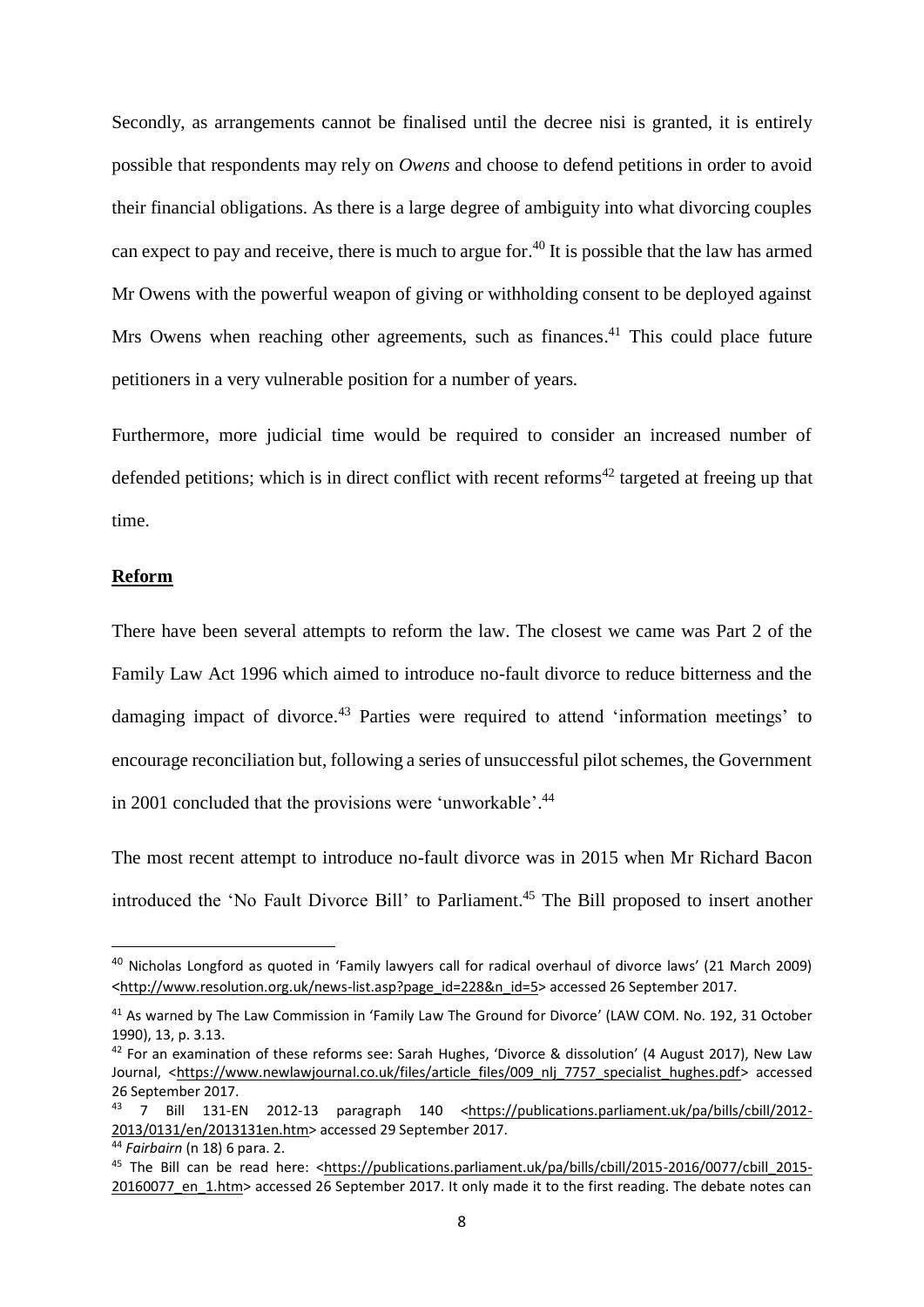'fact' into the Matrimonial Causes Act 1973<sup>46</sup> which would allow for the court to immediately grant a decree nisi on receipt of a joint petition<sup>47</sup> from the separating parties. There would then be a wait of one year before the decree absolute.

To its credit, the amendment would have provided an 'honest' way for parties who agree that they want to divorce, to do so simply by stating that the marriage had broken down irretrievably and crucially, without having to blame one another.

However, the Bill did not go far enough, as even with this additional 'fact', it can be assumed that Mrs Owens would still not get her divorce given her husband's unwillingness to agree to it.

Therefore, it is argued with Resolution<sup>48</sup> and Finding Fault that parties should be able to petition jointly or unilaterally. Resolution suggest a procedure whereby one or both parties can give notice that the marriage has broken down irretrievably and then after six months, if one or both parties is sure they are making the right decision, the divorce will be finalised.<sup>49</sup> Finding Fault endorse a single system of notification of intent to divorce, again with a waiting period of six months.  $50$ 

It is submitted that no-fault divorce should be introduced by the retention of 'irretrievable breakdown' as the sole ground for divorce but the removal of the five 'facts'. It is accepted that this no-fault procedure would not completely eradicate negative emotions associated with

.

be found here: [<https://publications.parliament.uk/pa/cm201516/cmhansrd/cm151013/debtext/151013-](https://publications.parliament.uk/pa/cm201516/cmhansrd/cm151013/debtext/151013-0002.htm#15101362000001) [0002.htm#15101362000001>](https://publications.parliament.uk/pa/cm201516/cmhansrd/cm151013/debtext/151013-0002.htm#15101362000001) accessed 26 September 2017.

<sup>46</sup> And the Civil Partnership Act 2004.

<sup>&</sup>lt;sup>47</sup> The petition would have attached to it a statement from each party, signed freely and independently, stating that the relationship has irretrievably broken down.

<sup>&</sup>lt;sup>48</sup> Resolution describe themselves as an organisation of 6,500 family lawyers and other professionals in England and Wales, who believe in a constructive, non-confrontational approach to family law matters.

<sup>49</sup> Resolution, 'End the blame game', <http://www.resolution.org.uk/endtheblamegame/> accessed 25 September 2017.

<sup>50</sup>'The need for divorce reform' (12 January 2015), <[http://findingfault.org.uk/the-need-for-reform/>](http://findingfault.org.uk/the-need-for-reform/) accessed 26 September 2017.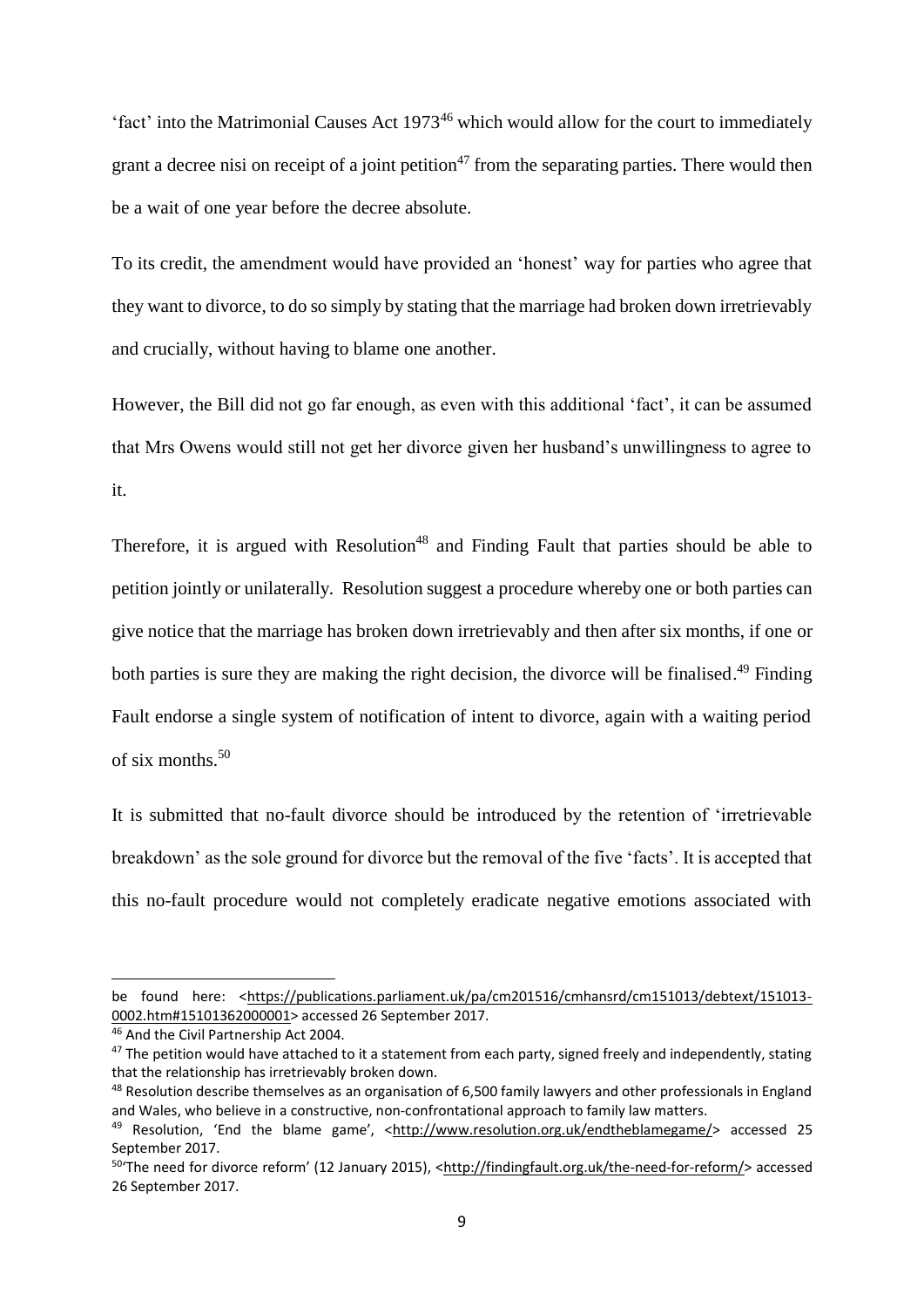divorce, but at least it would not actively encourage feelings of injustice and recrimination, which run the risk of affecting the parties' ability to reach agreements about children matters and finances.<sup>51</sup>

It has long been recognised that an objective of the law is to support marriages which are capable of being saved,<sup>52</sup> but it can be said that the current law actually works against this. This is because those who wish to be divorced either have to make allegations against each other, which may destroy any lingering chance of saving the marriage or they have to live apart for a lengthy period of time, which may encourage them to part when they may actually have been able to resolve their difficulties had they stayed together.<sup>53</sup>

It would be beneficial to introduce a waiting period because this would give parties the opportunity to resolve the practical consequences of the divorce before the divorce is in fact finalised. However, it is submitted that separation during this period should not be compulsory. In addition to the point made in the above paragraph, requiring parties to be physically separated could prove discriminatory to those who, for financial or other reasons, cannot arrange to live apart and parties may be forced to perjure themselves by stating that they have been separated for the requisite period when they have not.<sup>54</sup> A period of 'consideration and reflection'<sup>55</sup> is preferable, during which the parties can separate, live together or alternate between the two without stopping the clock.

Consideration would need to be given to how long this period should be and what is expected of the parties throughout its duration. The Law Commission recommended that the period needs to be substantial to demonstrate quite clearly that the marriage has irretrievably broken

<sup>51</sup> *Resolution* (n 20) 2.

<sup>&</sup>lt;sup>52</sup> The broad aim of Part 2 of the Family Law Act 1996 was to encourage reconciliation where possible.

<sup>53</sup> *The Law Commission* (n 41) 5, p.2.17.

<sup>54</sup> ibid 15, p.3.22.

<sup>55</sup> ibid 16, p.3.26.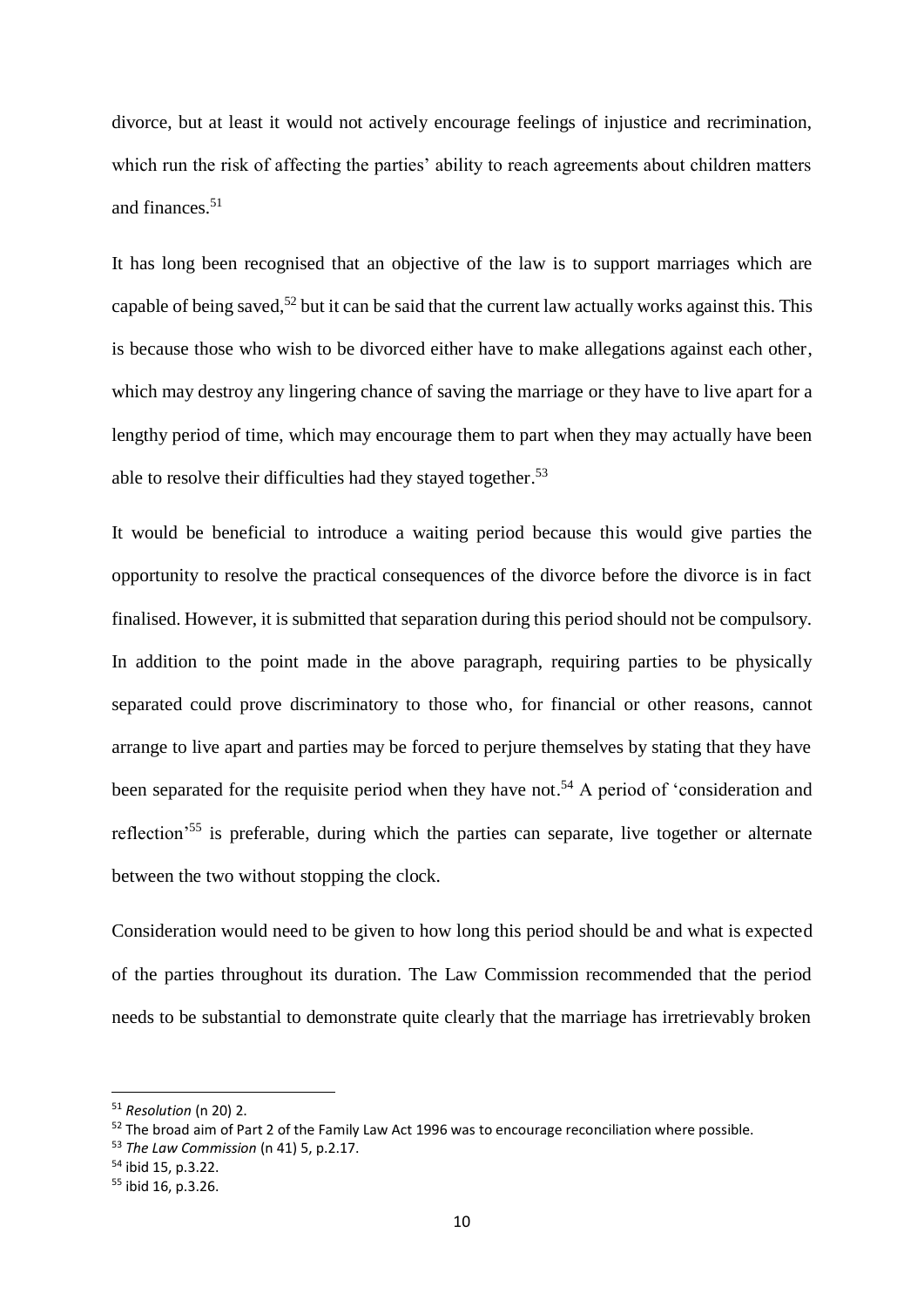$down<sup>56</sup>$  and suggest a year. However, it may be sensible just to set a minimum term<sup>57</sup> and allow the parties to control the amount of time they need to try to resolve matters. The time could begin to run from the date the court receives the notification that the relationship has broken down, until a further notification is received, in the form of a declaration, this time stating that it has broken down *irretrievably.*

The benefit of setting only a minimum term would ensure that there is enough time for the exchange of information and proposals, negotiation of matters which can be resolved by agreement and adjudication of those which cannot<sup>58</sup> whilst recognising that some couples may not need or want to access any counselling or support and so do not require a period longer than the statutory minimum.

We learned from the failings of Part 2 of the Family Law Act, that parties need information which is tailored to their individual needs.<sup>59</sup> It is desirable that parties would be made aware of the services available locally and it is possible that the court that receives the initial notification could provide this information to them directly.<sup>60</sup> The aim of the provision of this information is well encapsulated by the 'information statement' proposed by Resolution to confirm that the parties have been given nationally prescribed, but locally targeted, information about counselling, mediation, collaborative law, parenting plans/classes and other local services that can assist them and legal principles (not advice) about children and financial issues.<sup>61</sup>

As recognised by the Law Commission:

 $61$  Geraldine Morris, 'Family: Times they are a-changin', (3 April 2009) New Law Journal, 159 NLJ 494.

<sup>56</sup> ibid 17, p.3.35.

<sup>&</sup>lt;sup>57</sup> Possibly the six month period proposed by both Resolution and Finding Fault.

<sup>58</sup> *The Law Commission* (n 41) 18, p.3.36.

<sup>&</sup>lt;sup>59</sup> Information Meetings & Associated Provisions within the Family Law Act 1996: Final Evaluation of Research Studies Undertaken by Newcastle Centre for Family Studies, University of Newcastle upon Tyne (September 2000).

<sup>60</sup> *The Law Commission* (n 41) 29, p.5.19.

 $61$  ibid.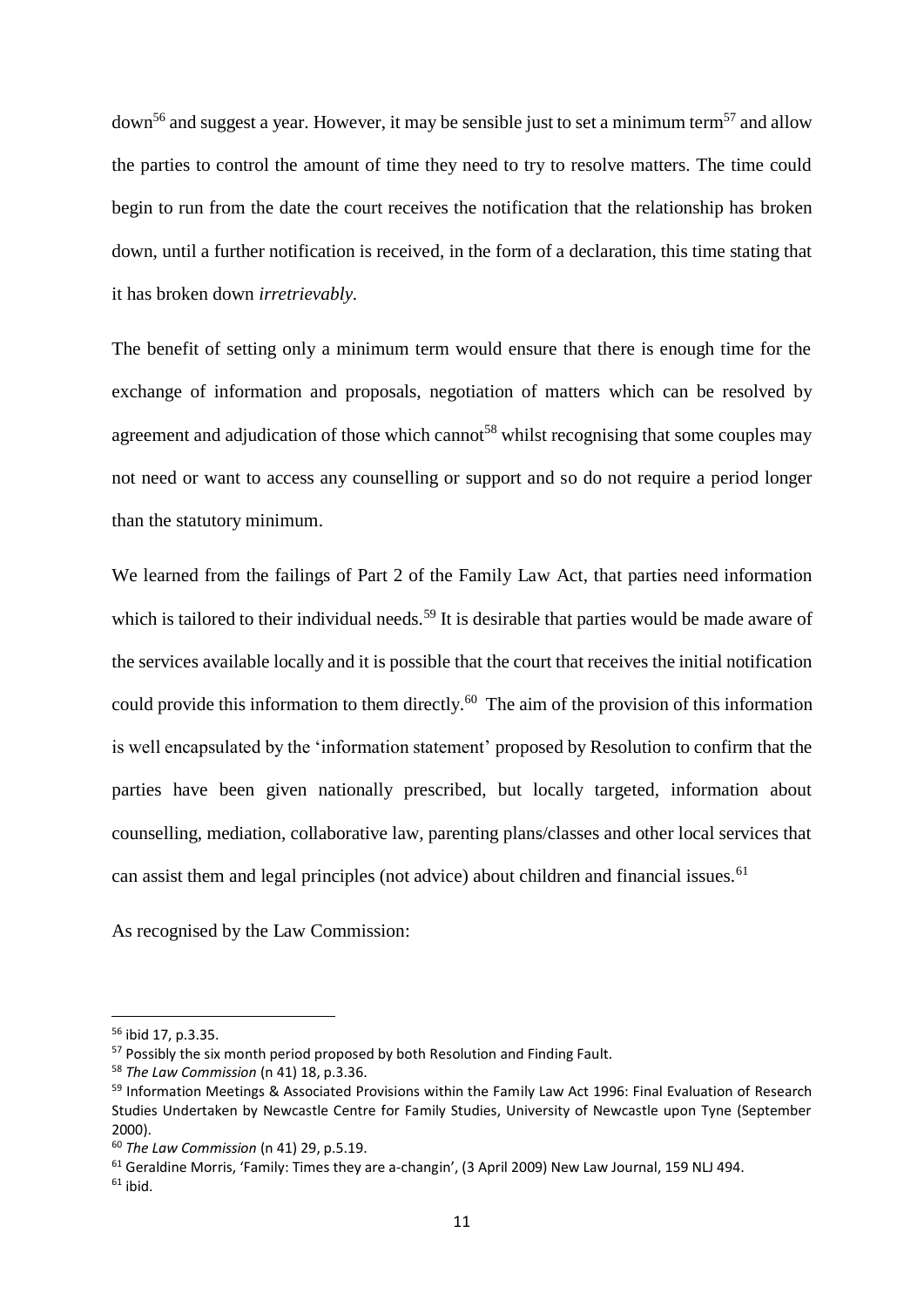It is generally accepted that the law neither can nor should force people to live together or keep alive the empty shell of a marriage which is undoubtedly dead … but it is legitimate to try to avoid the damage done by decisions taken in haste and without full consideration of the consequences.<sup>62</sup>

It is submitted that the law, if reformed in these terms, would do both and importantly, would give Mrs Owens the divorce she is desperate for.

### **Conclusion**

On 8 August 2017 Mrs Owens was granted leave to appeal to the Supreme Court.<sup>63</sup> At the time of writing a hearing has not been listed. Although the new President of the Supreme Court, Lady Hale<sup>64</sup>, and other Supreme Court Justices<sup>65</sup> are supporters of no-fault divorce, it seems unlikely that the decision will be overturned<sup>66</sup> given Lady Justice Hallett's forceful reminder that 'It is for Parliament to decide whether to amend section 1 and to introduce "no-fault" divorce on demand, it is not for Judges to usurp their function'.<sup>67</sup>

Unfortunately, a spokesperson has recently confirmed that there are no current plans to introduce no-fault divorce but that the government is considering what further reforms to the family justice system may be needed.<sup>68</sup> It is submitted that the law on divorce is fairly insular,

1

[<http://www.parliament.uk/documents/publications-records/House-of-Lords-](http://www.parliament.uk/documents/publications-records/House-of-Lords-Publications/Hansard%20Bound%20Volumes/HLBV781Writtens.pdf)

<sup>62</sup> *The Law Commission* (n 41) 10 p.3.3.

<sup>&</sup>lt;sup>63</sup> Baroness Hale, Lord Wilson and Lord Hughes [USC 2017/0077].

<sup>64</sup>[<https://www.standard.co.uk/news/uk/top-judge-calls-for-rules-which-force-women-to-take-off-veils-when](https://www.standard.co.uk/news/uk/top-judge-calls-for-rules-which-force-women-to-take-off-veils-when-giving-evidence-in-court-9920224.html)[giving-evidence-in-court-9920224.html>](https://www.standard.co.uk/news/uk/top-judge-calls-for-rules-which-force-women-to-take-off-veils-when-giving-evidence-in-court-9920224.html) accessed 25 September 2017.

<sup>65</sup> For example, Lord Wilson. See: [<https://www.lawgazette.co.uk/comment-and-opinion/at-fault-on-no-fault](https://www.lawgazette.co.uk/comment-and-opinion/at-fault-on-no-fault-divorce/5060088.article)[divorce/5060088.article>](https://www.lawgazette.co.uk/comment-and-opinion/at-fault-on-no-fault-divorce/5060088.article) accessed 26 September 2017.

<sup>&</sup>lt;sup>66</sup> Although it has been suggested that a different decision could be reached if the court take a deductive approach: David Burrows, 'Owens: an alternative judgment', New Law Journal, issue 7740. <sup>67</sup> *Owens* (n 4) [99].

<sup>&</sup>lt;sup>68</sup> Lord Keen of Elie, Ministry of Justice Spokesperson in the House of Lords gave this answer on 13 February 2017 in answer to a written question from Lord Pendrym: "To ask Her Majesty's Government whether they have any plans to review the fault-based divorce system" PQ HL5013

[Publications/Hansard%20Bound%20Volumes/HLBV781Writtens.pdf>](http://www.parliament.uk/documents/publications-records/House-of-Lords-Publications/Hansard%20Bound%20Volumes/HLBV781Writtens.pdf) 136 accessed 26 September 2017.